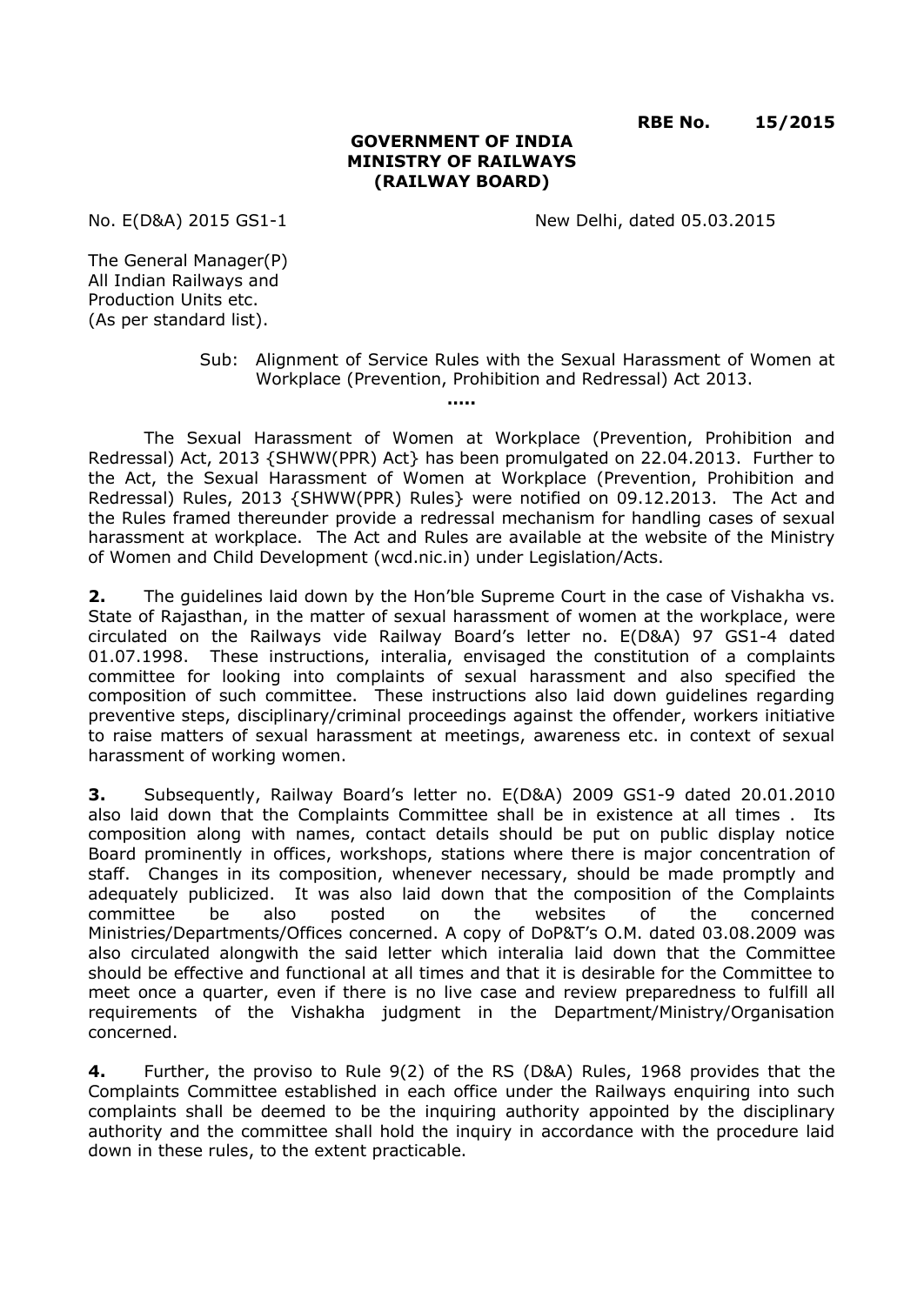**5.** The procedure being followed on the Railways for dealing with matters of sexual harassment of women at the workplace, has been modified by the SHWW(PPR) Act and the SHWW(PPR) Rules. The salient features of the Act and the Rules and the instructions issued by the Department of Personnel & Training, in this regard are as follows:-

## **5.1 Definition of the terms 'Sexual Harassment' and 'Workplace'**

Section 2(n) and 2(o) of the Act define the terms 'Sexual Harassment' and 'Workplace' in relation to the Act. Rule 3C of the RS(Conduct) Rules has been amended vide Board's letter no. E(D&A) 2014 GS1-4 dated 12.01.2015 to incorporate these definitions in the RS(Conduct) Rules relating to sexual harassment of working women.

## **5.2 Constitution of Internal Complaints Committee**

- **5.2.1** Section 4 of the Act lays down that:-
	- (i) Every employer at a workplace shall constitute a committee known as the 'Internal Complaints Committee' for looking into the complaints of sexual harassment of working women in that organisation, provided that where the offices or administrative units of the workplace are located at different places or divisional or sub-divisional level, the Internal Committee shall be constituted at all administrative units or offices.
	- (ii) The members of the Internal Complaints Committee shall be nominated as follows:-
		- (a) a Presiding Officer who shall be a woman employed at a senior level at workplace from amongst the employees. Provided that where such senior level employee is not available the Presiding Officer shall be nominated from other offices or administrative units of the workplace. Provided further that in the case the other offices or administrative units do not have a senior level woman employee, the Presiding Officer shall be nominated from any other workplace of the same employer or other department or organisation.
		- (b) not less than two Members from amongst employees preferably committed to the cause of women or who have had experience in social work or have legal knowledge;
		- (c) one member from amongst non-governmental organizations or associations committed to the cause of women or a person familiar with the issues relating to sexual harassment;
		- (d) At least one-half of the total Members so nominated shall be women. This however does not imply that most or all of the members of the Complaint committee may be nominated from amongst women. In the interest of fairplay and equal opportunity, male members should also be included in such Committees so that there is no apprehension of bias of the Complaint Committee for either party.

**5.2.2** The conditions related to membership of the Internal Complaints Committee are laid down in sub-sections (3) to (5) of section 4 of the Act. Rule 3 of the SHWW(PPR) Rules, 2013 lays down the fee or allowances payable to the member from amongst NGOs/Associations, referred to in para 5.2.1 (ii) (c) above.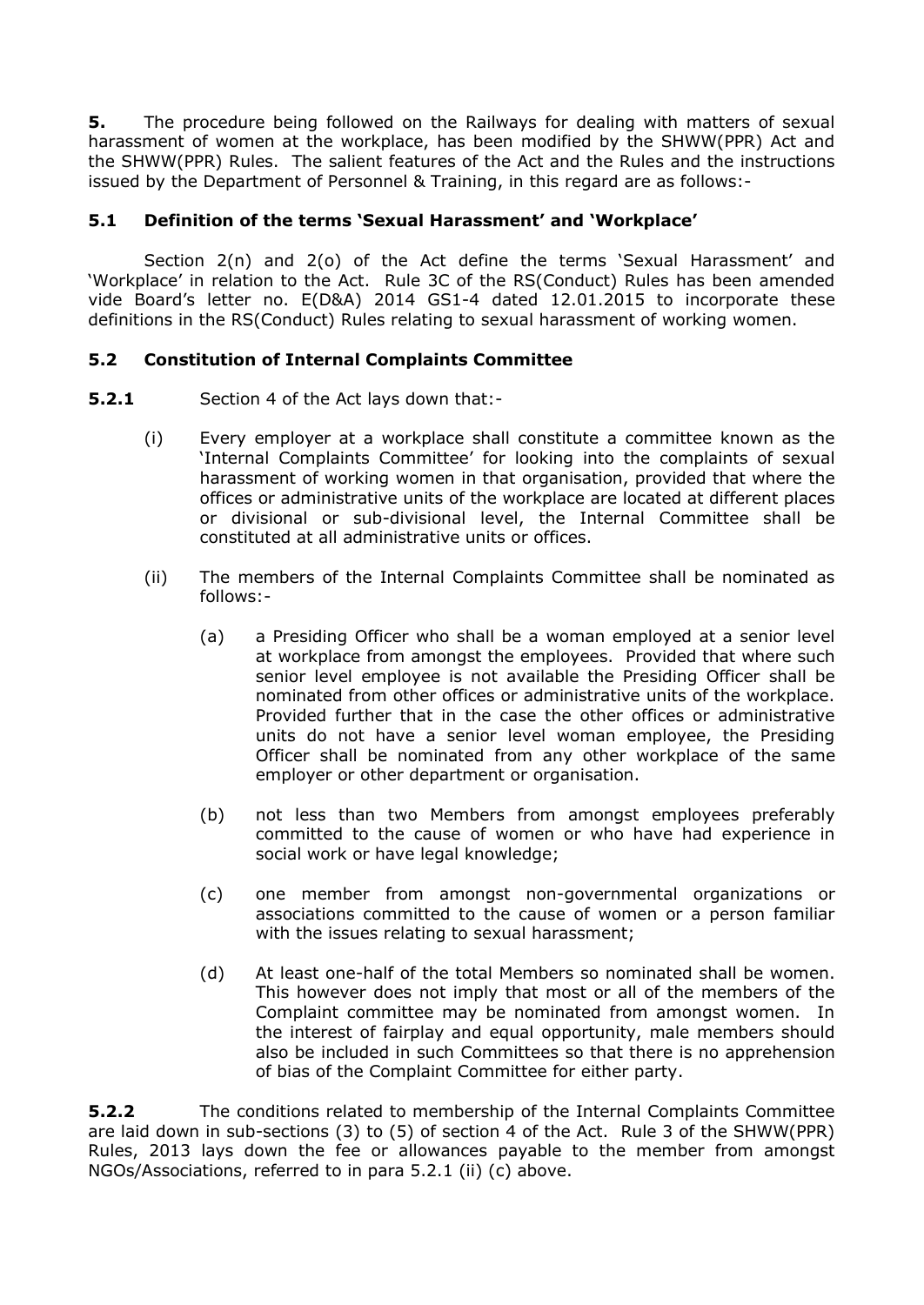**5.2.3** Railways etc. may ensure that the Internal Complaints Committees functional in their offices under their Railway etc., satisfy the conditions laid down in the Act. It may also be impressed upon the Complaints Committee to scrupulously follow the instructions contained in Board's letter no. E(D&A) 2009 GS1-9 dated 20.01.2010 relating to functioning of the Complaints Committee.

## **5.3 Complaint under the SHWW(PPR) Act**

**5.3.1** The salient features of the section 9 of the Act, relating to filing of complaints under the Act are as follows:-

- (i) The complaint of sexual harassment at the workplace can be made by an aggrieved woman to the Internal Complaints committee within 3 months of the incident (or where there is a series of incidents, within 3 months of the last such incident), provided further that this time limit can be extended by 3 months, for reasons recorded in writing, where the Committee is satisfied that circumstances were there which prevented the woman from filing a complaint within the said period. It is further laid down that where such complaint cannot be made in writing, the Committee shall render all reasonable assistance to the woman to make the complaint in writing.
- (ii) The legal heir of the woman or any other person, as prescribed in Rule 6 of the SHWW(PPR) Rules, 2013 may make the complaint, if the aggrieved woman is unable to do so herself on account of physical or mental incapacity or death or otherwise.
- (iii) If any complaint is received directly by the Internal Committee, the same shall be referred to the appropriate disciplinary authority and the Committee shall inquire into the complaint on the complaint being referred to it by the disciplinary authority.

## **5.4 Conciliation proceedings**

The salient features of the section 10 of the Act, relating to conciliation proceedings, are as follows:-

- (i) The Internal Committee may before initiating inquiry under section 11 of the Act, and at the request of the aggrieved woman take steps to settle the matter between her and the charged official through conciliation, provided that no monetary settlement shall be made as a basis of conciliation.
- (ii) Where a settlement has been arrived at, the Internal Committee shall record the settlement and forward the same to the disciplinary authority to take action as specified in the recommendation.
- (iii) Where a settlement has been arrived as mentioned above, no further inquiry shall be conducted by the Internal Committee.

## **5.5 Inquiry into complaint**

**5.5.1** Section 11 of the Act lays down the mechanism of conducting an inquiry into the complaint. The salient features relating to conduct of inquiry are as follows:-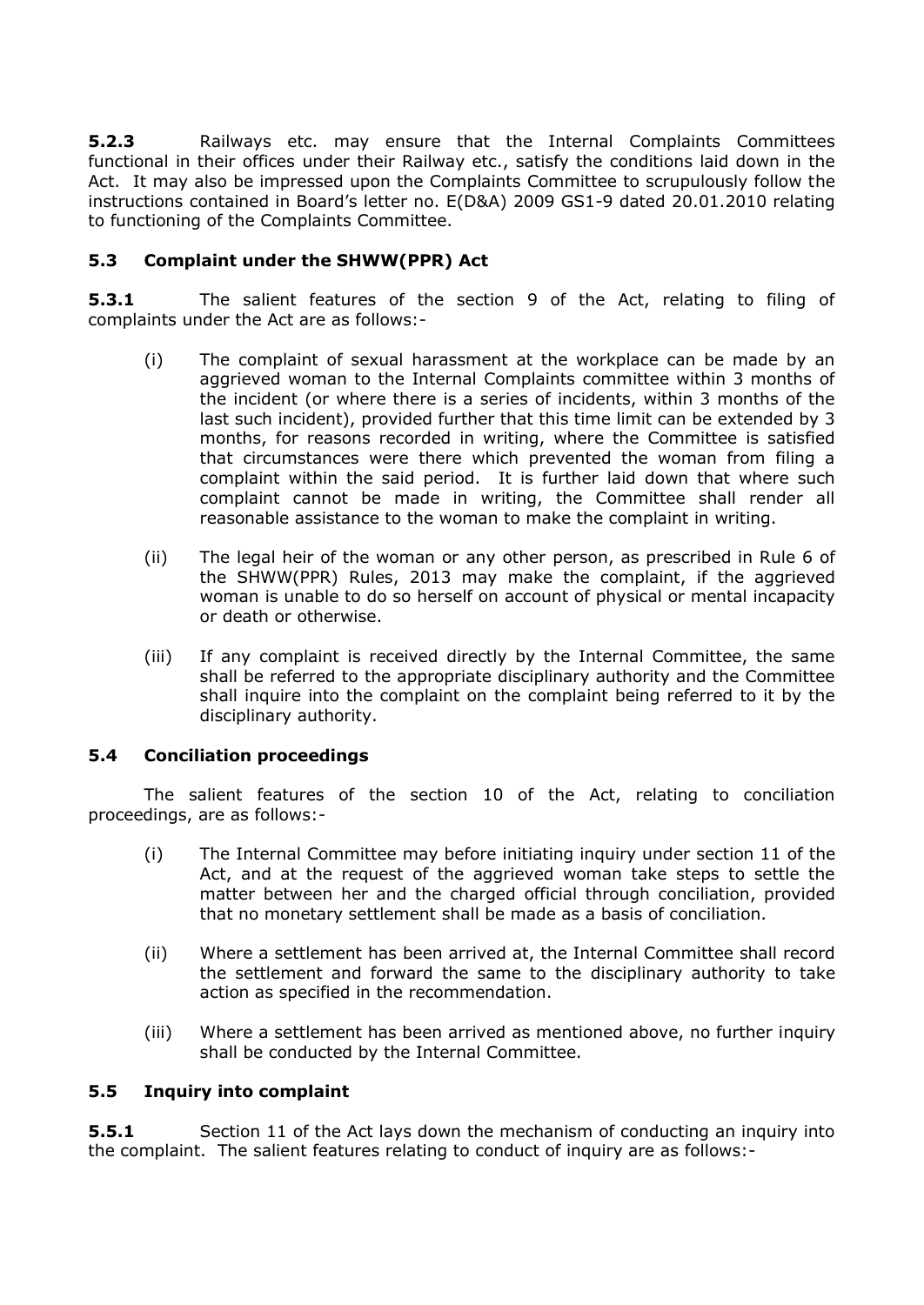- (i) Subject to the provisions of section 10 of the Act, the Internal Committee shall conduct inquiry into the complaint as per service rules applicable to the charged official. Also where the aggrieved woman informs the Internal Committee that any term or condition of the settlement arrived at under section 10 has not been complied with by the charged official, the Internal Committee shall proceed to make an inquiry into the complaint. Provided further that where the parties are employees, the parties shall during the course of the inquiry be given an opportunity to be heard and a copy of the findings shall be made available to both the parties enabling them to make representation against the findings before the Committee.
- (ii) The Committee will as far as practicable follow the procedures prescribed in Rule 9 of RS(D&A) Rules, 1968.
- (iii) For the purpose of making inquiry, the Internal Committee shall have the same powers as are vested in the civil court under the Code of Civil Procedure, 1908, when trying a suit in respect of the following matters, namely:-
	- (a) summoning and enforcing the attendance of any person and examining him under oath;
	- (b) requiring the discovery and production of documents; and
	- (c) any other matter which may be prescribed.

## (iv) **The inquiry shall be completed by the Internal Committee within a period of 90 days.**

## **5.6 Recommendations of Internal committee during pendency of inquiry**

Section 12 of the Act prescribes the action that can be taken by the Internal Committee during pendency of the inquiry, which are as follows:-

- (i) During the pendency of the inquiry, on a written request made by the aggrieved woman, the Internal Committee may recommend the competent authority on the Railway to-
	- (a) transfer the aggrieved woman or the charged official to any other workplace, or
	- (b) grant leave to the aggrieved woman up to a period of three months, provided that such leave shall be in addition to the leave she would be otherwise entitled.
	- (c) grant such other relief to the aggrieved woman as may be prescribed.
- (ii) On the recommendation of the Internal Committee as above, the employer shall implement the recommendations and send the report of such implementation to the Internal Committee.
- (iii) The other reliefs that may be granted to the complainant by the Internal Committee during the pendency of the inquiry are specified in Rule 8 of SHWW(PPR) Rules, 2013.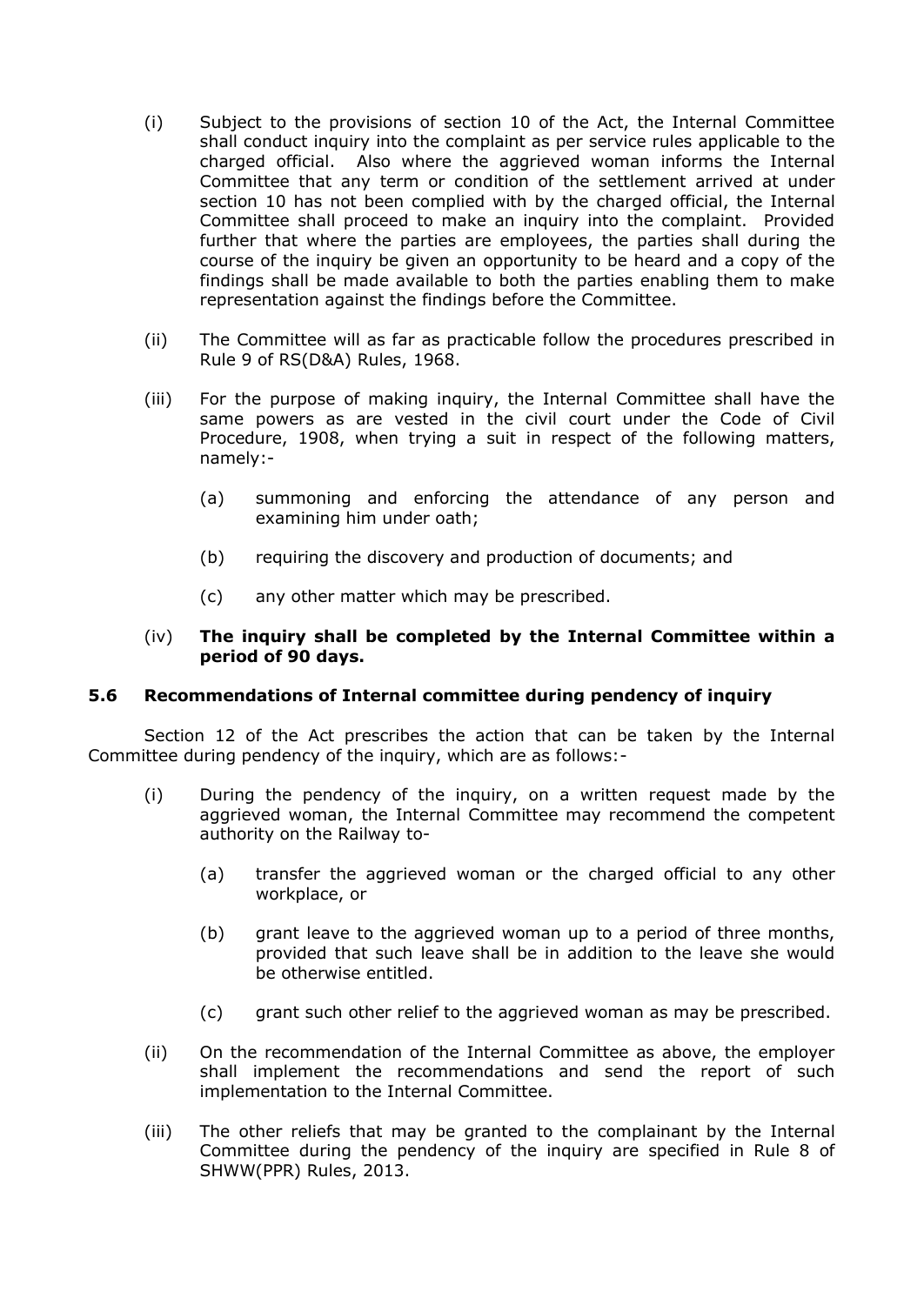## **5.7 Inquiry report**

As per section 13 of the Act, the following action will be taken on the inquiry report of the Complaints Committee:-

- (i) On completion of the inquiry, the Internal Committee shall provide a report of its findings to the disciplinary authority within ten days from the date of completion of inquiry and such report shall be made available to the concerned parties.
- (ii) Where the Internal Committee arrives at the conclusion that the allegation against the charged official has not been proved, it shall recommend to the disciplinary authority that no action is required in this matter.
- (iii) Where the Internal Committee arrives at the conclusion that the allegation against the charged official has been proved, it shall recommend to the disciplinary authority-
	- (a) to take action for sexual harassment as a misconduct in accordance with the provisions of the service rules applicable to the charged official.
	- (b) to deduct, notwithstanding anything in the service rules applicable to the charged official, from the salary or wages of the charged official such sum as it may consider appropriate to be paid to the aggrieved woman or to her legal heirs, as it may determine in accordance with the provisions of Section 15 of the Act. Provided that in case the Railway is unable to make such deduction from the salary of the charged official due to his being absent from duty or cessation of employment it may direct to the charged official to pay such sum to the aggrieved woman. Provided further that in case the charged official fails to pay the sum, the Internal Committee may forward the order for recovery of the sum as an arrear of land revenue to the concerned District Officer. Such compensation awarded by the Internal Committee to the aggrieved woman or to her legal heirs shall not amount to penalty under Rule 6 of RS(D&A) Rules, 1968.
	- (c) The disciplinary authority shall act upon the recommendation within sixty days of its receipt by him.

Action is being taken to amend Rule 6 of RS(D&A) Rules to provide that such compensation will not amount to a penalty under Rule 6 of RS(D&A) Rules.

### **5.8 Punishment for false or malicious complaint and false evidence**

Section 14 of the Act lays down that-

(i) Where the Internal Committee arrives at a conclusion that the allegation against the charged official is malicious or the aggrieved woman or any other person making the complaint has made the complaint knowing it to be false or the aggrieved woman or any other person making the complaint has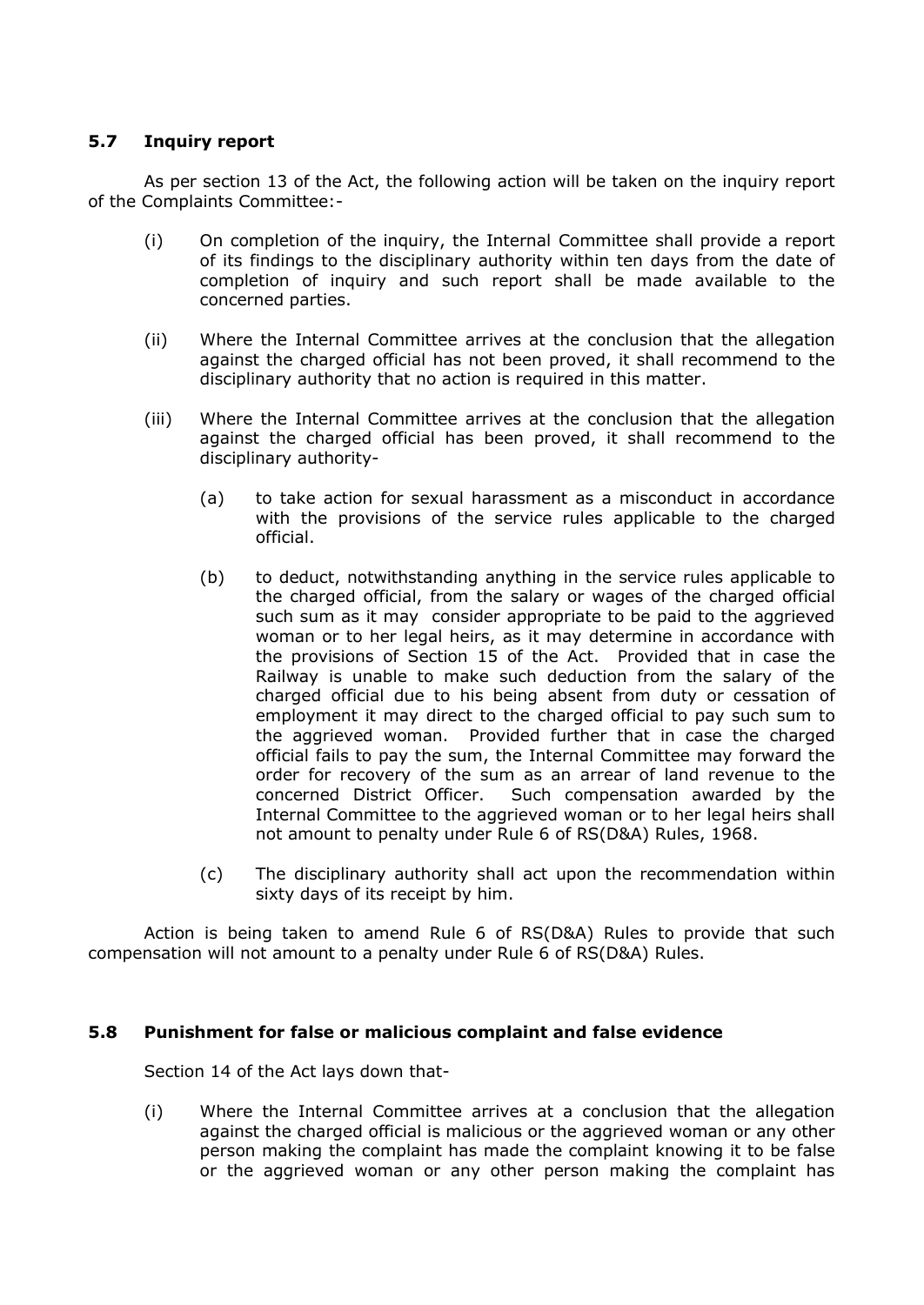produced any forged or misleading document, it may recommend to the competent disciplinary authority to take action against the woman or the person who has made the complaint under section 9, in accordance with the provisions of the service rules applicable to her or him or where no such service rules exist, in such manner as laid down in Rule 10 of SHWW(PPR) Rules. Provided that mere inability to substantiate a complaint or provide adequate proof need not attract action against the complainant. Provided further that the malicious intent on part of the complainant shall be established after an inquiry in accordance with the procedure prescribed, before any action is recommended.

(ii) Where the Internal Committee arrives at a conclusion that during the inquiry any witness has given false evidence or produced any forged or misleading document, it may recommend to the employer of the witness to take action in accordance with the provisions of the service rules applicable to such witness.

## **5.9 Determination of compensation**

Section 15 of the Act lays down that-

- (i) For the purpose of determining the sums to be paid to the aggrieved woman under section 13, the Internal Committee shall have regard to-
	- (a) the mental trauma, pain, suffering and emotional distress caused to the aggrieved woman;
	- (b) the loss in the career opportunity due to the incident of sexual harassment;
	- (c) medical expenses incurred by the victim for physical and psychiatric treatment;
	- (d) income and financial status of the charged official;
	- (e) feasibility of such payment in lump sum or in instalments.

### **5.10 Prohibition of publication or making known contents or complaint and inquiry proceedings and penalty therefor**

Section 16 & 17 of the Act lay down that-

(i) Notwithstanding anything contained in the Right to Information Act, 2005, the contents of the complaint made under section 9, the identity and addresses of the aggrieved woman, charged official and witnesses, any information relating to conciliation and inquiry proceedings, recommendation of the Internal committee and the action taken by the employer under the provisions of this Act shall not be published, communicated or made known to the public, press and media in any manner. Provided that information may be disseminated regarding the justice secured to any victim of sexual harassment under this Act without disclosing the name, address, identity or any other particulars calculated to lead to identification of the aggrieved woman and witnesses.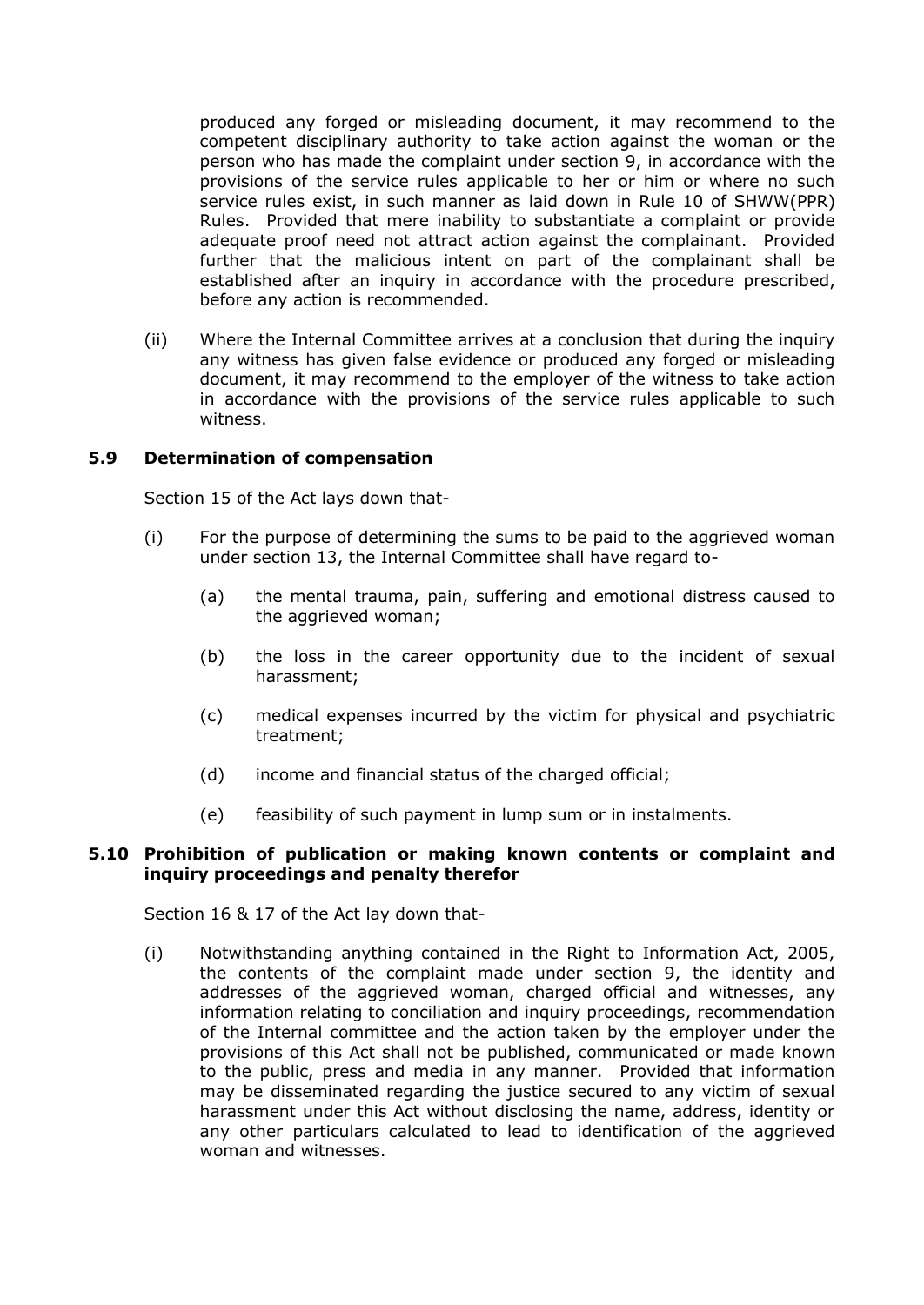(ii) Where any person entrusted with the duty to handle or deal with the complaint, inquiry or any recommendation or action to be taken under the provisions of this Act, contravenes the provisions of Section 16 of the Act, he shall be liable for penalty in accordance with the provisions of the service rules applicable to him.

## **5.11 Appeal**

Section 18 of the Act provides that-

(i) Any person aggrieved from the recommendations made under section 13(2) or clauses (i) or (ii) of section 13(3) or sub-sections (1) or (2) of section 14 or section 17 or non-implementation of such recommendations, may prefer an appeal to the Court or Tribunal in accordance with the provisions of service rules applicable to the said person. The appeal shall be preferred within a period of ninety days of the recommendations.

## **5.12 Duties of the employer**

Section 19 to the Act lays down that the employer shall-

- (i) provide a safe working environment at the workplace which shall include safety from the persons coming into contact at the workplace;
- (ii) display at any conspicuous place in the workplace, the penal consequences of sexual harassments; and the order constituting, the Internal Committee under sub-section (1) of section 4;
- (iii) organize workshops and awareness programs at regular intervals for sensitizing the employees with the provisions of the Act and orientation programs for the members of the Internal Committee in the manner as may be prescribed;
- (iv) provide necessary facilities to the Internal Committee for dealing with the complaint and conducting an inquiry;
- (v) assist in securing the attendance of the charged official and witnesses before the Internal Committee;
- (vi) make available such information to the Internal Committee as it may require having regard to the complaint made under section 9(1);
- (vii) provide assistance to the woman if she so chooses to file a complaint in relation to the offence under the Indian Penal code or any other law for the time being in force;
- (viii) cause to initiate action, under the Indian Penal code or any other law for the time being in force, against the perpetrator, or if the aggrieved woman so desires where the perpetrator is not an employee, in the workplace at which the incident of sexual harassment took place;
- (ix) treat sexual harassment as a misconduct under the service rules and initiate action for such misconduct;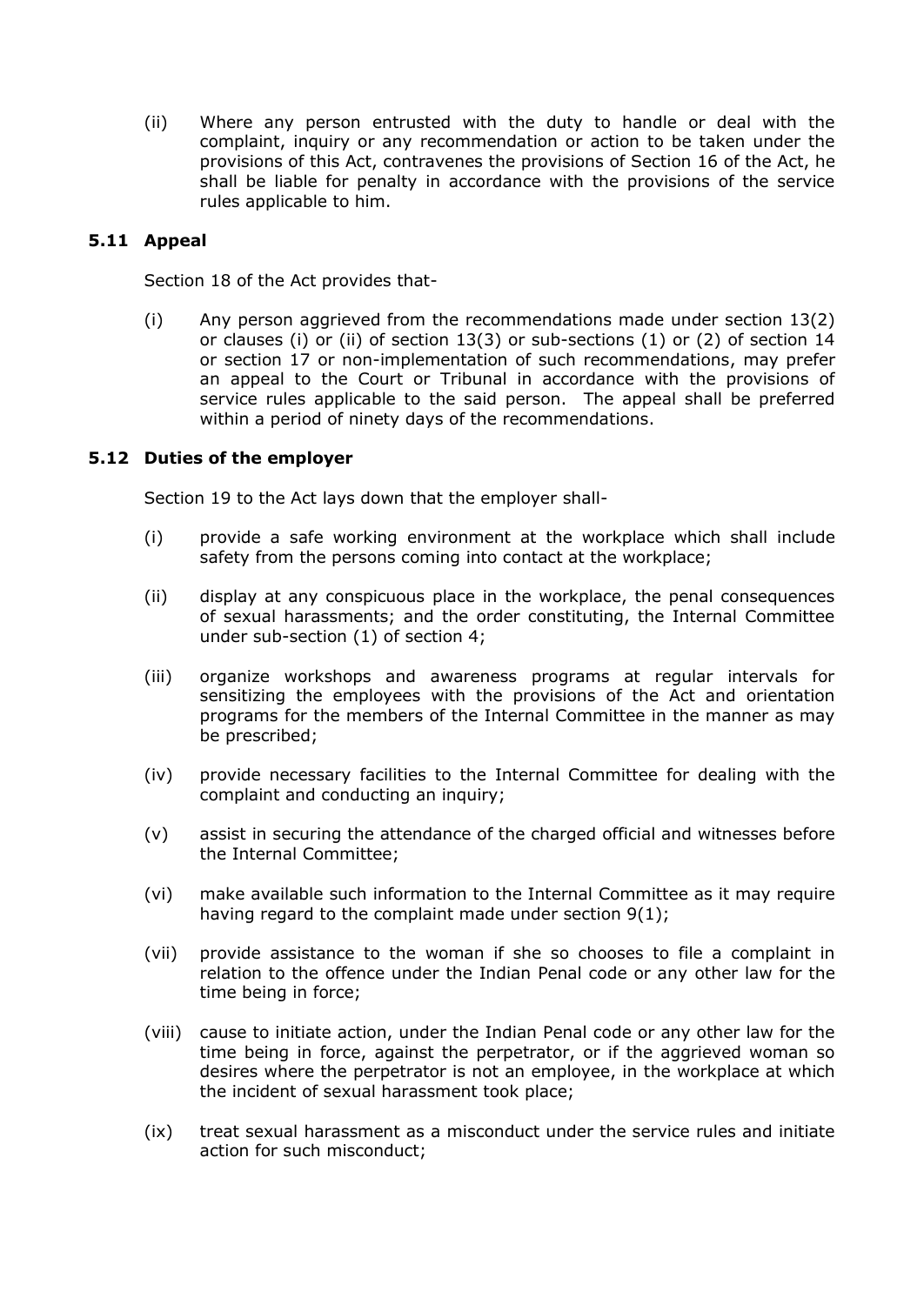(x) monitor the timely submission of report by the Internal Committee.

### **5.13 Miscellaneous provisions**

- (i) In terms of section 21 of the Act, the Internal Committee shall in each calendar year prepare, an annual report as per the provisions of Rule 14 of the SHWW(PPR) Rules, 2013, and submit the same to the employer.
- (ii) In terms of section 22 of the Act, the employer shall include in its report the number of cases filed, if any, and their disposal under the Act, in the annual report of his organization.

**6.** The above provisions may be brought to the notice of all officers and staff on the Railways.

**7.** Hindi version will follow. Please acknowledge receipt.

Glerman

**(S. Modi) Dy. Director Estt. (D&A) Railway Board**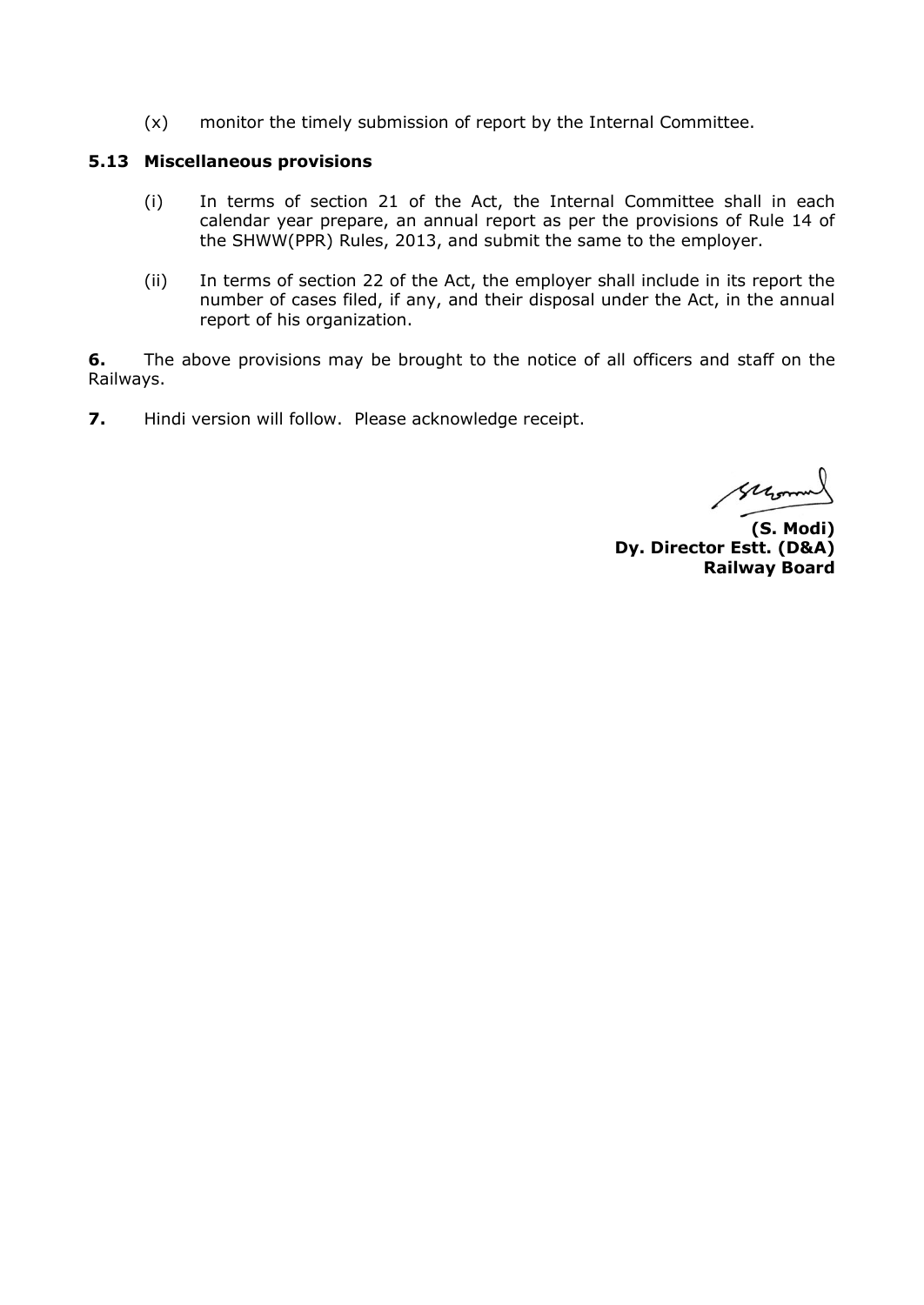**आर बी ई सं. 15/2015**

**भारत सरकार (GOVERNMENT OF INDIA) रेल मंत्रालय (MINISTRY OF RAILWAYS) रेलवे बोर्ड(RAILWAY BOARD)**

**सं. ई (र्ी एंर् ए) 2015 जीएस1-1 नई दिल् लo, दिनांक 05.03.2015**

महाप्रबंधक (कार्मिक), सभी भारतीय रेलें और उत्पादन इकाइयां आदि (डाक सूची के अनुसार)

# विषय : सेवा नियमों को महिलाओं का कार्यस्थल पर लैंगिक उत्पीड़न (निवारण, प्रतिषेध और प्रतितोष) **अिधननयम, 2013 के साe संबद्ध करना।**

मदहलाओं का कायिस् सल पर लगिकक उत पीड़न (ननवारण, प्रनतषेध और प्रनततोष) अिधननयम, 2013, 22.04.2013 को जारी किया गया था। इस अधिनियम के क्रम में आगे 09.12.2013 को महिलाओं का कार्यस्थल पर लैंगिक उत्पीड़न (निवारण, प्रतिषेध और प्रतितोष) नियम, 2013 अधिसूचित किया गए हैं। यह अधिनियम तथा इसके अंतर्गत बनाए गए नियम कार्यस्थल पर लैंगिक उत्पीड़न के मामलों के संबंध में एक प्रतितोष तंत्र प्रदान करते है। यह अिधननयम और ननयम, मदहला एवं बाल ववकास मंरालय की वैबसाइट (wcd.nic.in) पर Legislation/Act के अंतकित उपलब्ध हैं।

2. कार्यस्थल पर महिलाओं के लैंगिक उत्पीड़न के संबंध में विशाखा बनाम राजस्थान राज्य के मामले में माननीय उच्चतम न्यायालय दवारा निर्धारित मार्गनिर्देश रेलवे बोर्ड के दिनांक 01.07.1998 के पत्र सं.ई (डीएंडए) 97 जीएस1-4 के तहत रेलों को परिपत्रित किए गए थे। इन अनुदेशों में अन्य बातों के साथ-साथ लैंगिक उत्पीड़न की शिकायतों की जांच करने के लिए एक समिति गठित करने की बात कही गई है और इनमें इस प्रकार की समितियों का कम्पोजिशन भी विनिर्दिष्ट किया गया है। इन अनुदेशों में कामगार महिलाओं के लैंगिक उत्पीड़न के संबंध में निवारक उपाय करने, दोषी के विरूद्ध अन्शासनिक/आपराधिक कार्रवाई करने, बैठकों में लैंगिक उत्पीड़न के मामलों को उठाने के संबंध में कामगारों की पहल और उनमें जागरूकता के संबंध में मार्गनिर्देश निर्धारित किए गए हैं।

**3.** बाद में, रेलवे बोडि के ददनांक 20.01.2010 के पर सं. ई (डी एंड ए) 2009 जीएस1-9 में यह भी ननधािररत किया गया कि ये शिकायत समितियाँ हर समय विद्यमान रहेंगी। कार्यालयों, कारखानों, स्टेशनों पर जहाँ कर्मचारियों की अधिकता होती है, सार्वजनिक प्रदर्श नोटिस बोर्डों पर नाम तथा संपर्क के ब्यौरे के साथ-साथ इसका कम्पोजिशन दिया जाना चाहिए। इसके कम्पोजिशन में जब कभी परिवर्तन करने की आवश्यकता हो तब ऐसे परिवर्तन तत्काल किए जाने चाहिए तथा इसका पर्याप्त रूप से प्रचार किया जाना चाहिए। यह भी निर्धारित किया गया था कि शिकायत समिति के कम्पोजिशन को संबंधित मंत्रालयों/विभागों/कार्यालयों की वैबसाइट पर भी पोस्ट किया जाए। उक्त पत्र के सास कार्मिक एवं प्रर्शक्षण ववभाक के ददनांक 03.08.2009 के कायािलय ज्ञापन की एक प्रनतर्लवप भी पररपत्ररत की कई थी, जिसमें अन्य बातों के साथ-साथ यह उल्लेख किया गया है कि इस समिति को हर समय प्रभावी तथा कार्यात्मक अवस्था में रहना चाहिए और इस समिति के लिए यह वांछनीय है कि यदि सामने कोई मामला न भी हो तो भी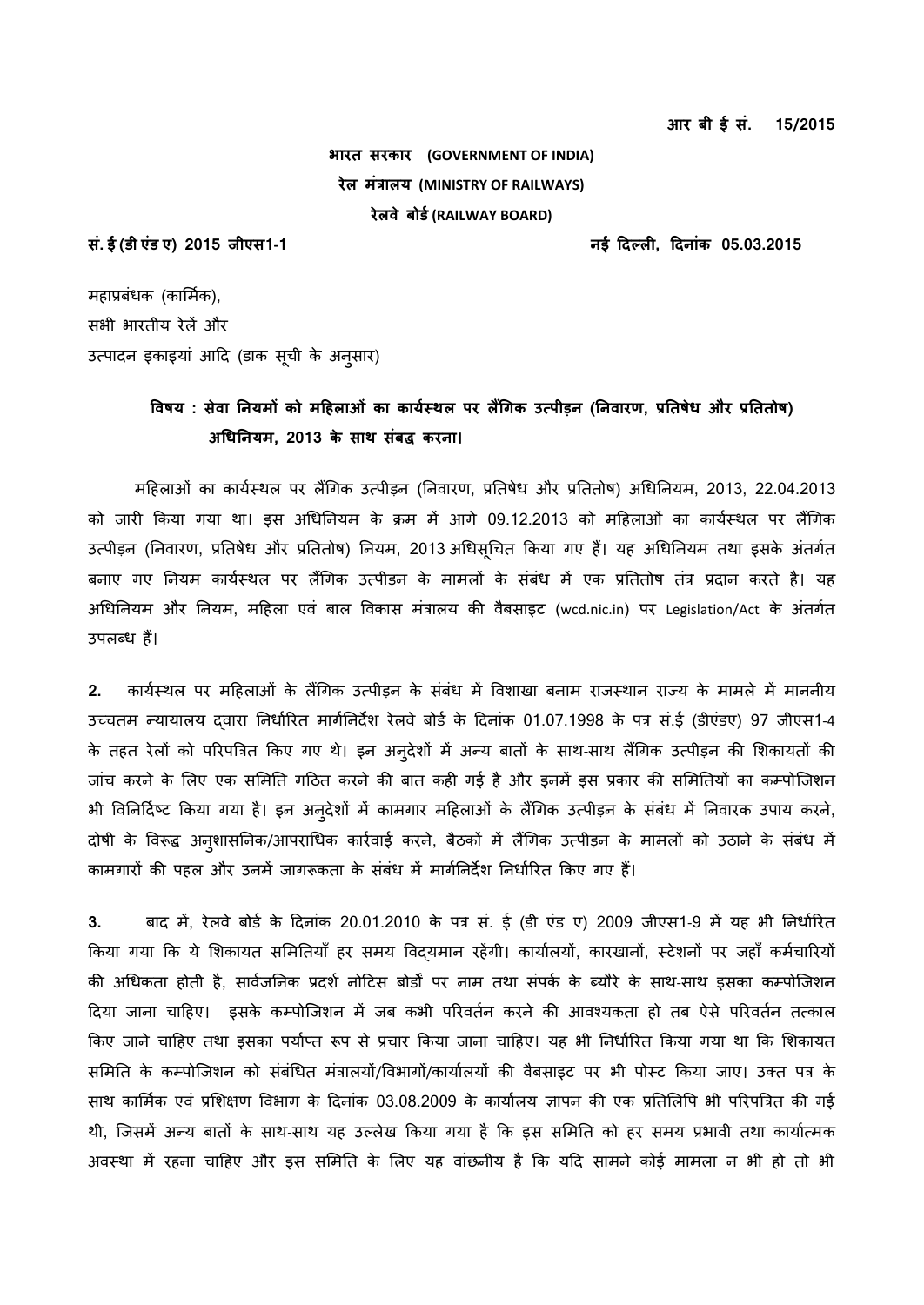विशाखा मामले के निर्णय की सभी जरूरतों को पूरा करने के लिए संबंधित विभाग/मंत्रालय/संगठन में की गई तैयारियों की समीक्षा करने के लिए प्रत्येक तीन महीने में एक बार उसकी बैठक हो।

**4.** इसके अलावा, रेल सेवक (अनुशासन एवं अपील) ननयम, 1968 के ननयम 9(2) के पर्तुक में यह प्रावधान है कि इस प्रकार की शिकायतों की जांच करने के लिए रेलवे के अंतर्गत प्रत्येक कार्यालय में स्थापित शिकायत समिति को अनुशासनिक प्राधिकारी द्वारा नियुक्त जांच प्राधिकारी माना जाएगा और यह समिति जहाँ तक व्यावहारिक हो इन नियमों में निर्धारित प्रक्रिया के अनुसार जांच करेगी।

5. रेलों पर महिलाओं का कार्यस्थल पर लैंगिक उत्पीड़न के मामलों पर कार्रवाई करने की प्रक्रिया को महिलाओं का कार्यस्थल पर लैंगिक उत्पीड़न (निवारण, प्रतिषेध और प्रतितोष) अधिनियम और महिलाओं का कार्यस्थल पर लैंगिक उत्पीड़न (निवारण, प्रतिषेध और प्रतितोष) नियम के अनुसार संशोधित किया गया है। इस अधिनियम और इन नियमों तथा इस संबंध में कार्मिक एवं प्रशिक्षण विभाग द्वारा जारी अनुदेशों की मुख्य-मुख्य बातें इस प्रकार हैं:-

### **5.1 'लगिकक त् रीड़न' और 'कायडस् eल' शब्द िों कर रारभाषा**

अधिनियम की धारा 2(एन) और 2 (ओ) में अधिनियम के संदर्भ में 'लैंगिक उत्पीड़न' और 'कार्यस्थल' शब्दों की परिभाषा दी गई है। रेल सेवक (आचरण) नियमों के नियम 3-सी में बोर्ड के दिनांक 12.01.2015 के पत्र सं. ई(डीएंडए) 2014 जीएस1-4 के माध्यम से संशोधन किया गया है ताकि रेल सेवक (आचरण) नियमों में कामगार महिलाओं के लैंगिक उत्पीड़न से संबंधित इन परिभाषाओं को इनमें समाहित किया जा सके।

### **5.2 आंतारक शशकायत सशमनत का कठन**

**5.2.1** अधिनियम की धारा 4 में प्रावधान है कि :

- (i) प्रत्येक नियोक्ता कार्यस्थल पर उस संगठन की कामगार महिलाओं की लैंगिक उत्पीड़न की शिकायतों की जांच करने के लिए एक समिति का गठन करेगा जिसे 'आंतरिक शिकायत समिति' कहा जाएगा, परन्तु जहाँ कार्यस्थल के कार्यालय अथवा प्रशासनिक यूनिट अलग-अलग स्थानों पर स्थित हों अथवा प्रखण्ड अथवा उपप्रखण्ड स्तर पर स्थित हों तो ऐसी स्थिति में सभी प्रशासनिक यूनिटों अथवा कार्यालयों में आंतररक सर्मनत कदित की जाएकी।
- (ii) आंतरिक शिकायत समिति के सदस्य निम्नान्**सार नामित किए जाएंगे** :
	- (क) पीठासीन अधिकारी, कार्यस्थल पर तैनात कर्मचारियों में से कोई वरिष्ठ स्तर की महिला कार्मिक होगी। परन्तु जहाँ वरिष्ठ स्तर की ऐसी कार्मिक उपलबध न हो, तो पीठासीन अधिकारी को कार्यस्थल पर स्थित अन्य कार्यालयों अथवा प्रशासनिक यूनिटों से नामित किया जाएगा। आगे यह भी कि अन्य कार्यालयों अथवा प्रशासनिक यूनिटों में भी वरिष्ठ स्तर की कोई महिला कार्मिक न होने की स्थिति में पीठासीन अधिकारी को उसी नियोक्ता के अन्य कार्यस्थल अथवा संगठन के अन्य विभाग से नामित किया जाएगा।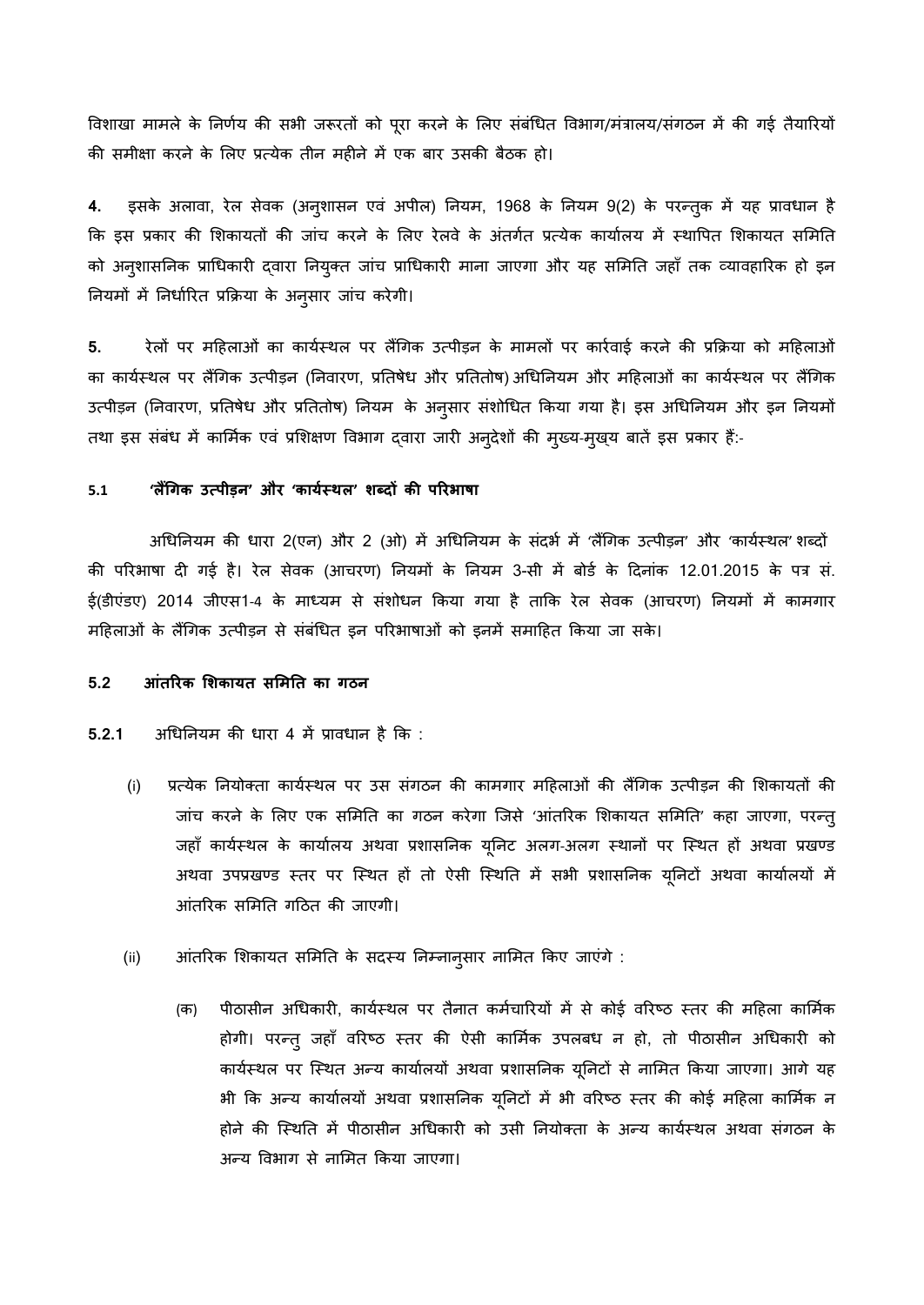- (ख) कर्मचारियों में से कम से कम दो सदस्य। इसके लिए प्राथमिकता ऐसे कर्मचारियों को दी जानी चाहिए जो महिलाओं के हितों के प्रति प्रतिबद्ध हों अथवा जिन्हें सामाजिक कार्य का अनुभव हो अथवा जिन्हें कानून का ज्ञान हो;
- (ग) ऐसे गैर-सरकारी संगठनों अथवा एसोसिएशनों, जो महिलाओं के हितों के प्रति प्रतिबद्ध हों से एक सदस्य, अथवा कोई ऐसा व्यक्ति जो लैंगिक उत्पीड़न से संबंधित मुद्दों से परिचित हो;
- (घ) इस प्रकार नामित किए गए कुल सदस्यों में से कम से कम आधे सदस्य, महिलाएँ होंगी। बहरहाल, इसका आशय यह नहीं है कि शिकायत समिति के अधिकांश अथवा सभी सदस्यों को महिलाओं में से ही नामित किया जाए। न्याय तथा बराबरी का मौका देने के लिए ऐसी समितियों में पुरूष सदस्यों को भी शामिल किया जाना चाहिए ताकि ऐसी शिकायत समिति का किसी पक्ष की ओर झुकाव होने की आशंका न रहे।

5.2.2 आन्तरिक शिकायत समिति की सदस्यता से संबंधित प्रावधान इस अधिनियम की धारा 4 की उपधारा (3) से (5) में दी गई हैं। महिलाओं का कार्यस्थल पर लैंगिक उत्पीड़न (निवारण, प्रतिषेध और प्रतितोष) नियम, 2013 के नियम 3 में ऊपर पैरा 5.2.1(ii) (ग) में उल्लिखित गैर-सरकारी संगठनों/एसोसिएशनों से लिए गए सदस्य को देय शुल्क अथवा भत्ते का उल्लेख किया गया है।

5.2.3 रेलें आदि यह स्**निश्चित करें कि उनकी रेलवे आदि के अंतर्ग**त उनके कार्यालयों में कार्यरत आंतरिक शिकायत समितियाँ, इस अधिनियम में दिए गए प्रावधानों के अनुसार हों। शिकायत समितियों को निर्देश दिया जाए कि वे र्शकायत सर्मनत के कायों के संबंध में बोडि के ददनांक 20.01.2010 के पर सं. ई (डी एंड ए) 2009 जीएस 1-9 में निहित अनुदेशों का पूरी तरह पालन करें।

5.3 महिलाओं का कार्यस्थल पर लैंगिक उत्पीड़न (निवारण, प्रतिषेध और प्रतितोष) अधिनियम के अंतर्गत शिकायत

5.3.1 इस अधिनियम के अंतर्गत शिकायतों को दायर करने के सम्बन्ध में अधिनियम की धारा 9 की मुख्य-मुख्य विशेषताएं इस प्रकार हैं:

(i) पीड़ित महिला दवारा कार्यस्थल पर लैंगिक उत्पीड़न की शिकायत घटना के 3 माह के भीतर (अथवा जहाँ घटनाएं श्रृंखलाबद्ध तरीके से हों ऐसे मामले में ऐसी अंतिम घटना के 3 माह के भीतर) आन्तरिक शिकायत समिति को की जा सकती है। परंतु जहाँ यह समिति इस बात से संतुष्ट हो कि ऐसी परिस्थितियां थी, जिन्होंने उक्त अवधि के भीतर महिला को शिकायत दायर करने से रोका तो ऐसी स्थिति में कारणों को लिखित में दर्ज करते हुए इस समय-सीमा को 3 माह बढ़ाया जा सकता है। आगे यह भी निर्धारित किया गया है कि जहाँ ऐसी शिकायतें लिखित में नहीं की जा सकती है वहाँ यह समिति लिखित में शिकायत करने के र्लए मदहला को सभी समुिचत सहायता प्रदान करेकी।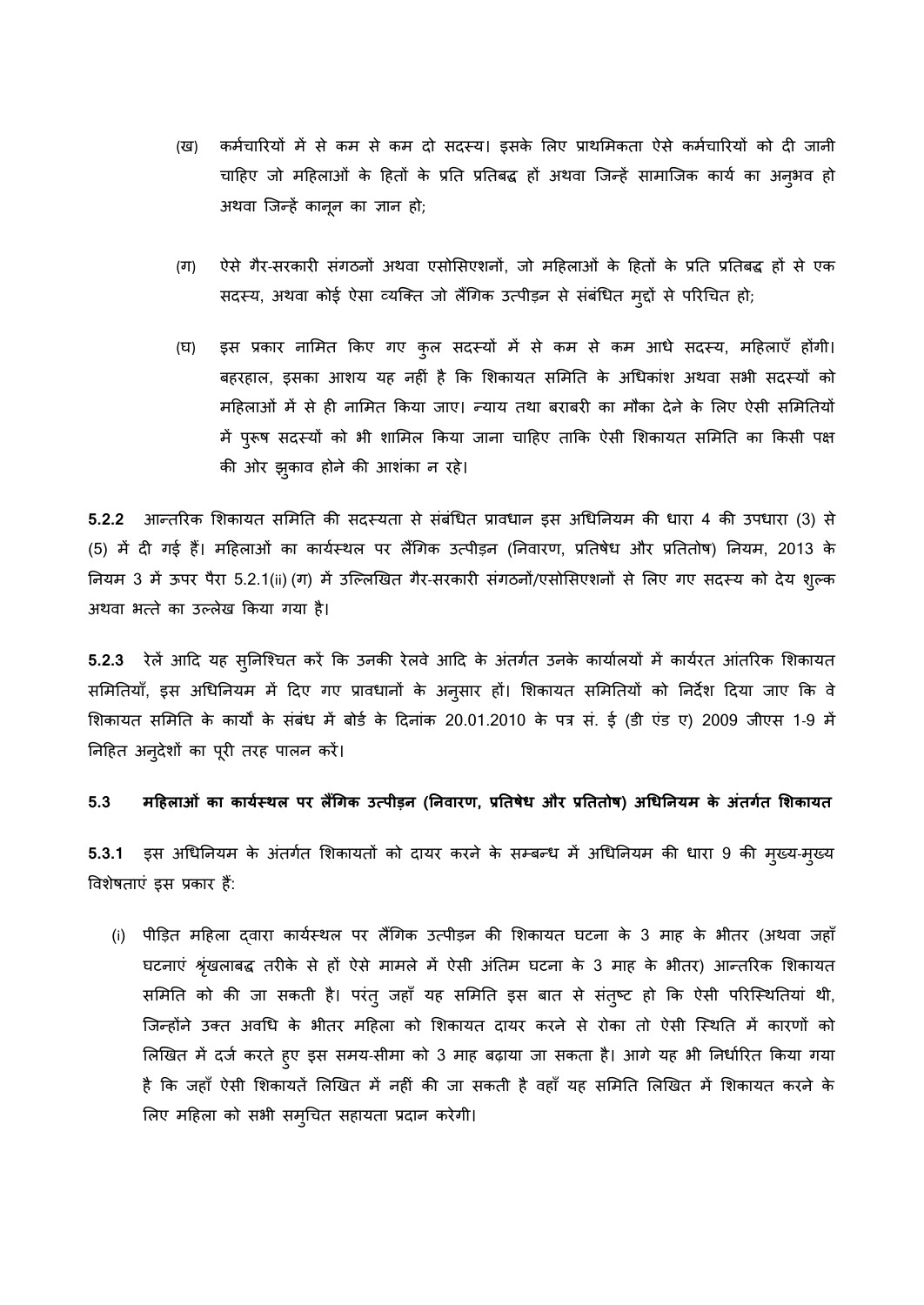- (ii) यदि पीड़ित महिला शारीरिक अथवा मानसिक असक्षमता अथवा उसकी मृत्यु हो जाने अथवा अन्यथा स्वयं शिकायत करने में असमर्थ हो तो महिला का कानूनी उत्तराधिकारी अथवा महिलाओं का कार्यस्थल पर लैंगिक उत्पीड़न (निवारण, प्रतिषेध और प्रतितोष) नियम 2013 के नियम 6 में यथा निर्धारित कोई अन्य व्यक्ति र्शकायत कर सकता है।
- (iii) यदि आंतरिक शिकायत समिति को कोई शिकायत सीधे प्राप्त होती है तो उसे उपयुक्त अनुशासनिक प्राधिकारी को भेजा जाएगा और समिति, अनुशासनिक प्राधिकारी द्वारा इसे भेजे जाने वाली शिकायतों की ही जांच करेकी।

### **5.4 सुलि कायडवािo :**

सुलह की कार्यवाही के संबंध में अधिनियम की धारा 10 की मुख्य विशेषताएं निम्नान्सार हैं :

- (i) आंतररक सर्मनत, अिधननयम की धारा 11 के अंतकति जांच शुरू करने से पूवि और पीड़ड़त मदहला के अनुरोध पर सुलह के माध्यम से उसके और आरोपी कर्मचारी के बीच मामले को सुलझाने के लिए कदम उठाएगी, पर्तुसुलह का आधार कोई मौंदिक समाधान नहीं होका।
- (ii) जहाँ मामले को सुलझा लिया गया हो ऐसी स्थिति में आंतरिक समिति उस समाधान को दर्ज करेगी और सिफ़ारिश में यथा विनिर्दिष्ट कार्रवाई करने के लिए उसे अनुशासनिक प्राधिकारी को अग्रेषित कर देगी।
- (iii) जहाँ ऊपर उल्लिखित विधि से मामले को सुलझा लिया गया हो, ऐसे मामलों में आंतरिक समिति द्वारा आगे कोई जांच नहीं की जाएकी।

### **5.5 शशकायत कर जांच**

**5.5.1** इस अिधननयम की धारा 11 में र्शकायत की जांच करने के संबंध में प्रकक्रया ननधािररत की कई है। जांच करने से संबंधित महत्वपूर्ण प्रावधान निम्नानुसार हैं:-

- (i) अधिनियम की धारा 10 के प्रावधानों के अधीन, आंतरिक समिति, आरोपित पदाधिकारी के लिए लागू सेवा नियमों के अनुसार शिकायत की जांच करेगी। इसके अलावा, यदि पीड़ित महिला आंतरिक समिति को सूचित करती है कि आरोपित पदाधिकारी दवारा धारा 10 के अंतर्गत की गई सुलह के किसी निबंधन अथवा शर्त का पालन नहीं ककया है तो आंतररक सर्मनत र्शकायत की जांच करने की प्रकक्रया आरंभ करेकी। इसके अलावा, यदि पार्टियां कर्मचारी हों, तो पार्टियों को जांच के दौरान सुनवाई के लिए एक अवसर दिया जाएगा और जांच परिणाम की एक प्रति दोनों पार्टियों को उपलब्ध कराई जाएगी ताकि वे समिति के समक्ष परिणाम के विरुद्ध अभ्यावेदन प्रस्तुत कर सकें।
- (ii) समिति, जहां तक व्यावहारिक हो, रेल सेवक (अन्**शासन एवं अपील) नियम, 1968 के नियम 9** में निर्धारित प्रकक्रयाओं का पालन करेकी।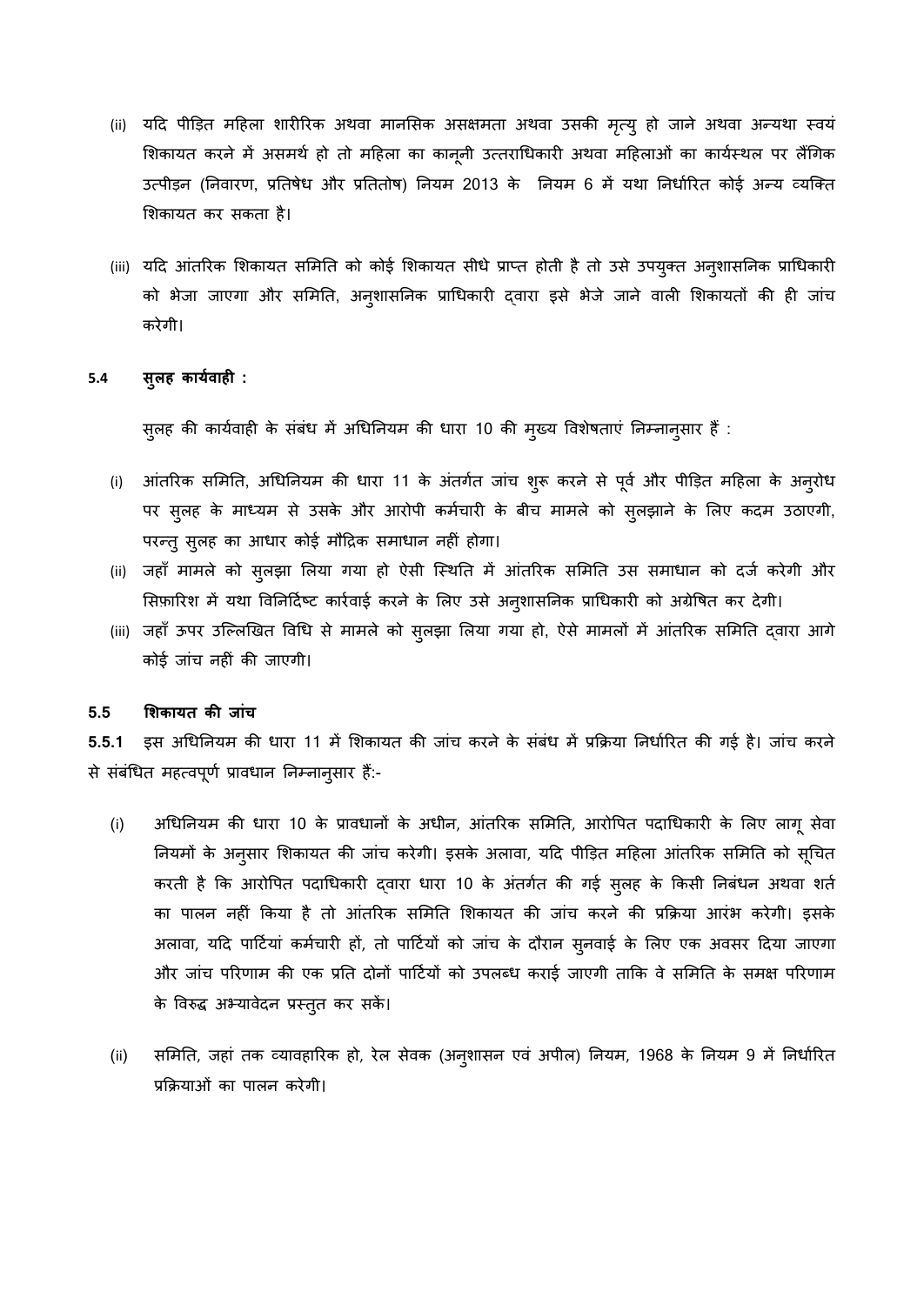- (iii) जांच करने के प्रयोजन के लिए आंतरिक समिति के पास वहीं शक्तियां होंगी जो निम्नलिखित मामलों के संबंध में किसी मुकदमे की सुनवाई करते समय सिविल प्रक्रिया संहिता, 1908 के अंतर्गत सिविल न्यायालय के पास होती हैं, अर्थात्
	- (क) किसी व्यक्ति को समन भेजना और उपस्थित होने के लिए बाध्य करना और उसे शपथ दिलाकर जांच करना;
	- (ख) दस्तावेजों को खोजने और प्रस्तुत करने का आदेश देना; और
	- (ग) कोई अन्य विषय जो निर्धारित किया जाए।

### **(iv) आंतारक सशमनत द्वारा जांच 90 दिनों के भीतर रूरo कर जाएकी।**

### **5.6 जांच लंबबत रिने के िौरान आंतारक सशमनत कर शसफाारशें**

अधिनियम की धारा 12 में उस कार्रवाई की व्यवस्था है जो जांच लंबित रहने के दौरान आंतरिक समिति द्वारा जी जा सकती है, जो निम्नान्सार है:-

- (i) जांच लंत्रबत रहने के दौंरान पीड़ड़त मदहला द्वारा र्लखखत में अनुरोध ककए जाने पर आंतररक सर्मनत, रेलवे के सक्षम प्राधिकारी से निम्नलिखित सिफारिश कर सकती है:-
	- (क) पीड़ित महिला या आरोपित पदाधिकारी का किसी दूसरे कार्यस्थल पर स्थानांतरण करना, या
	- (ख) पीड़ित महिला को तीन माह तक की छुट्टी प्रदान करना, बशर्ते कि इस प्रकार की छुट्टी उन छुट्टियों के अलावा हो, जिनकी वह अन्यथा हकदार है।

(ग) पीड़ित महिला को इस प्रकार की कोई अन्य राहत प्रदान करना जिसका प्रावधान हो।

- (ii) उपर्युक्त के अनुसार आंतरिक समिति की सिफारिश प्राप्त होने पर नियोक्ता सिफारिशों को क्रियान्वित करेगा और इस प्रकार के क्रियान्वयन की रिपोर्ट आंतरिक समिति को भेजेगा।
- (iii) जांच लंबित रहने के दौरान शिकायतकत्ती को आंतरिक समिति दवारा दी जा सकने वाली अन्य राहतों को महिलाओं का कार्यस्थल पर लैंगिक उत्पीड़न(निवारण, प्रतिबंध और प्रतितोष) नियम, 2013 के नियम 8 में विनिर्दिष्ट किया गया है।

## **5.7 जांच ाररोर्ड**

इस अधिनियम की धारा 13 के अनुसार, शिकायत समिति की जांच रिपोर्ट पर निम्नलिखित कार्रवाई की जाएकी:-

(i) जांच पूरी होने पर आंतररक सर्मनत जांच पूरी होने की तारीख से दस ददन के भीतर अनुशासननक प्रािधकारी को अपने निष्कर्षों के बारे में रिपोर्ट देगी और उस रिपोर्ट को संबंधित पार्टियों को उपलब्ध कराया जाएगा।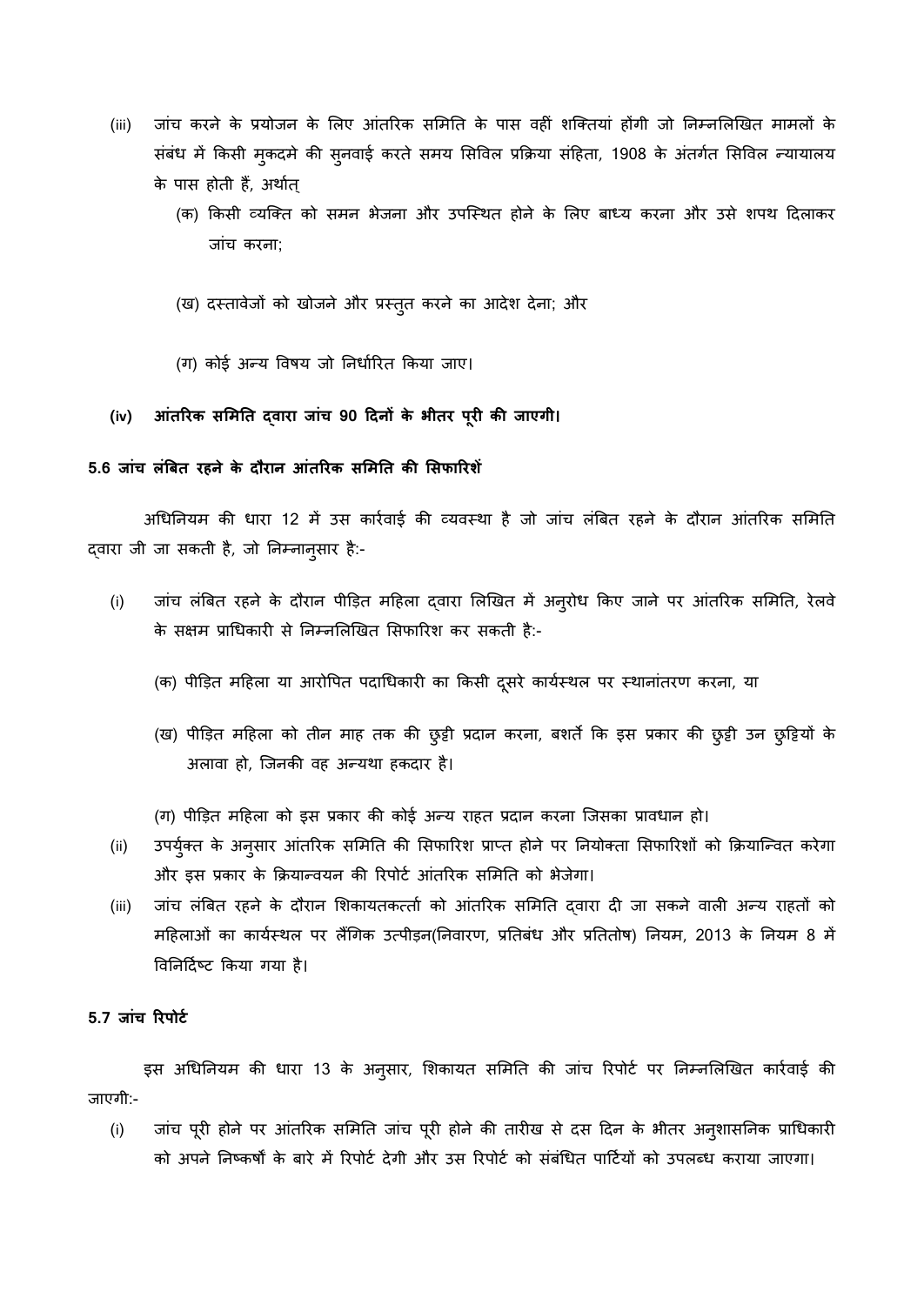- (ii) जिस मामले में आंतरिक समिति इस निष्कर्ष पर पहुँचती है कि आरोपित पदाधिकारी के विरुद्ध लगाया गया आरोप सिद्ध नहीं होता है तो वह अनुशासनिक प्राधिकारी को सिफारिश करेगी कि इस मामले में कोई कारिवाई करने की आवय यकता नहीं है।
- (iii) जिस मामले में आंतरिक समिति इस निष्कर्ष पर पहुँचती है कि आरोपित पदाधिकारी के विरुद्ध लगाया गया आरोप सिद्ध होता है तो वह अनुशासनिक प्राधिकारी को सिफारिश करेगी कि:-
	- (क) आरोपित पदाधिकारी के लिए लागू सेवा नियमों के प्रावधानों के अन् $\,$ सार कदाचार के रूप में लैंगिक उत्पीड़न के लिए कार्रवाई करना।
	- (ख) आरोपित पदाधिकारी के लिए लागू सेवा नियमों में किसी बात के होने के बावजूद आरोपित पदाधिकारी के वेतन या मजदूरी से ऐसी राशि काटना जिसे वह अधिनियम की धारा 15 के प्रावधानों के अनुसार पीड़ित महिला या उसके कानूनी उत्तराधिकारी को भुगतान करने के लिए पर्याप्त समझे। यदि रेलवे आरोपित पदाधिकारी के ड्यूटी से अनुपस्थित होने अथवा नौकरी समाप्त होने के कारण उसके वेतन से इस प्रकार की कटौंती करने में असमसि हो तो वह आरोवपत पदािधकारी को पीड़ड़त महिला को वह राशि भ्गतान करने का निर्देश दे सकती है। परन्त्, यदि आरोपित पदाधिकारी उस राशि का भ्गतान करने में विफल होता है तो आंतरिक समिति संबंधित जिला अधिकारी को भू-राजस्व के बकाए के रूप में उस राशि की वसूली करने का आदेश दे सकती है। आंतरिक समिति द्वारा पीड़ड़त मदहला असवा उसके कानूनी उततरािधकारी को प्रदान की कई इस प्रकार की मुआवजे की राशि को रेल सेवक(अनुशासन एवं अपील) नियम, 1968 के नियम 6 के अंतर्गत शास्ति नहीं माना जाएका।
	- (ग) अनुशासनिक प्राधिकारी द्वारा सिफारिश प्राप्त होने के साठ दिन के भीतर उस पर कार्रवाई की जाएकी।

यह प्रावधान करने के लिए कि इस प्रकार दिए जाने वाले मुआवजे को रेल सेवक(अनुशासन एवं अपील) नियम के नियम 6 के अंतर्गत शास्ति नहीं माना जाएगा, रेल सेवक(अनुशासन एवं अपील) नियम के नियम 6 में संशोधन करने की कारिवाई की जा रही है।

### **5.8 झूठी अeवा द्वेषरूणड शशकायत अeवा झूठे साक्ष् य के शलए ि् र्**

इस अधिनियम की धारा 14 में यह प्रावधान है कि:-

(i) जिस मामले में आंतरिक समिति इस निष्कर्ष पर पहूँचती है कि आरोपित पदाधिकारी के विरुद्ध लगाया गया आरोप द्वेषपूर्ण है अथवा पीड़ित महिला या शिकायत करने वाले किसी अन्य व्यक्ति ने शिकायत की है, बावजूद यह जानते हुए कि शिकायत झूठी है अथवा पीड़ित महिला या शिकायत करने वाले किसी अन्य व्यक्ति ने जाली अथवा भ्रामक दस्तावेज पेश किया है तो वह सक्षम अनुशासनिक प्राधिकारी से उस महिला अथवा उस व्यक्ति, जिसने धारा 9 के अंतर्गत शिकायत की है, के विरुद्ध उसके लिए लागू सेवा नियमों के प्रावधानों के अनुसार या जहां ऐसा कोई सेवा नियम मौजूद नहीं है वहां महिलाओं का कार्यस्थल पर लैंगिक उत्पीड़न (निवारण, प्रतिषेध और प्रतितोष) नियम के नियम 10 में यथा निर्धारित विधि से कार्रवाई करने की सिफारिश कर सकती है। परन्तु मात्र शिकायत को सिद्ध न कर पाने अथवा पर्याप्त प्रमाण पेश करने में असमर्थ होने की स्थिति में शिकायतकर्त्ता के विरुद्ध कार्रवाई करने की आवश्यकता नहीं है। परन्तु आगे यह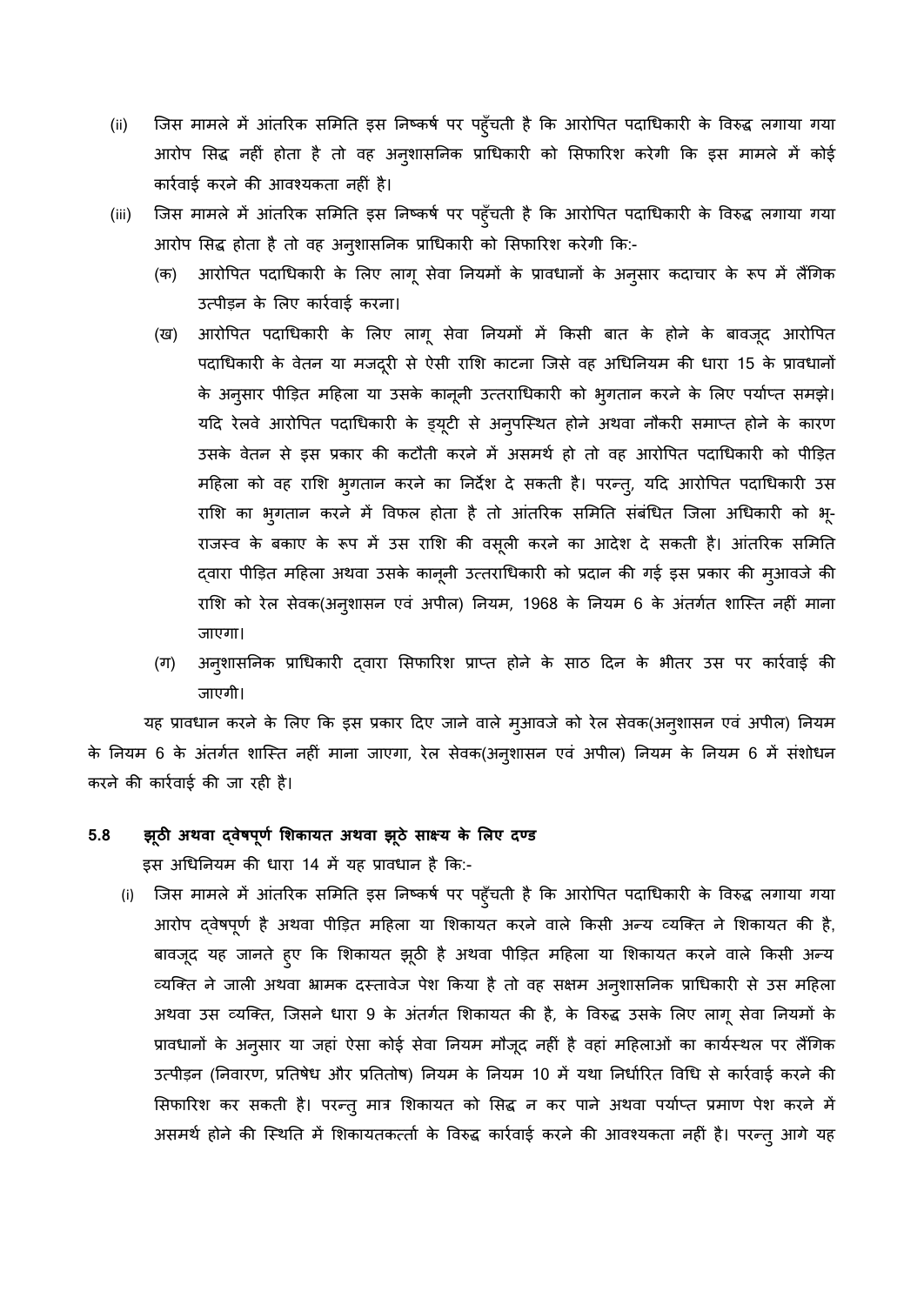भी कक ककसी प्रकार की कारिवाई की र्सााररश करने से पूवि ननधािररत प्रकक्रया के अनुसार जांच करने के बाद शिकायतकर्त्ता की ओर से दवेषपूर्ण इरादे से शिकायत की गई थी, यह सिद्ध किया जाएगा।

(ii) जिस मामले में आंतरिक समिति इस निष्कर्ष पर पहूँचती है कि जांच के दौरान किसी गवाह ने झूठा साक्ष्य दिया या कोई जाली अथवा भ्रामक दस्तावेज पेश किया तो वह, उस गवाह के नियोक्ता से उस गवाह के लिए लागू सेवा नियमों के प्रावधानों के अनुसार कार्रवाई करने की सिफारिश कर सकती है।

### **5.9 मुआवजे का ननधाडरण**

इस अधिनियम की धारा 15 में यह प्रावधान है कि:-

- (i) पीड़ड़त मदहला को धारा 13 के अंतकति भुकतान की जाने वाली रार्श का ननधािरण करने के प्रयोजन के र्लए आंतरिक समिति को निम्नलिखित तथ्यों पर विचार करना होगा:
	- (क) पीड़ित महिला के मानसिक आघात, कष्ट, क्षति और भावनात्मक पीड़ा;
	- (ख) लैंगिक उत्पीड़न की घटना के कारण कैरियर के अवसर की हानि;
	- (ग) शारीरिक और मनोरोग चिकित्सा के लिए पीड़ित दवारा किया गया चिकित्सा व्यय;
	- (घ) आरोपित पदाधिकारी की आय एवं वित्तीय स्थिति;
	- (ङ) इस प्रकार का भुगतान एकम्श्त अथवा किश्तों में करने की व्यवहार्यता।

# **5.10 शशकायत और जांच कायडवािo कर ववषय-वस्तुका प्रकाशन अeवा सावडजननक करने का ननषेध और तसके शलए ि्र्**

इस अधिनियम की धारा 16 और 17 में यह प्रावधान है कि:

- (i) सूचना का अधिकार अधिनियम, 2005 में निहित किसी भी बात के बावजूद, धारा 9 के अंतर्गत की गई शिकायत की विषय-वस्त्, पीड़ित महिला, आरोपित पदाधिकारी और गवाहों की पहचान और पता और समझौंता और जांच कायिवाही से संबंिधत ककसी भी जानकारी, आंतररक सर्मनत की र्सााररश और इस अधिनियम के प्रावधानों के अंतर्गत नियोक्ता दवारा की गई कार्रवाई को किसी भी प्रकार से प्रकाशित नहीं किया जाएगा एवं जनता, प्रेस और मीडिया को सूचित और ज्ञात नहीं कराया जाएगा। परन्त्, नाम, पता, पहचान या कोई अन्य ब्यौरा जिससे पीड़ित महिला और गवाहों की पहचान निरुपित हो, को प्रकट किए बिना इस अधिनियम के अंतर्गत लैंगिक उत्पीड़न के शिकार किसी भी व्यक्ति के प्रति न्याय के संबंध में सूचना का प्रसार ककया जा सकता है।
	- (ii) जिस मामले में कोई ऐसे व्यक्ति जिसे शिकायत, जांच या किसी सिफारिश अथवा इस अधिनियम के प्रावधानों के अंतर्गत की जाने वाली कार्रवाई करने या निपटाने का कार्य सौंपा गया हो, वह अधिनियम की धारा 16 के प्रावधानों की अवहेलना करता है तो वह उस पर लागू सेवा नियमों के प्रावधानों के अनुसार दण्ड का पात्र होगा।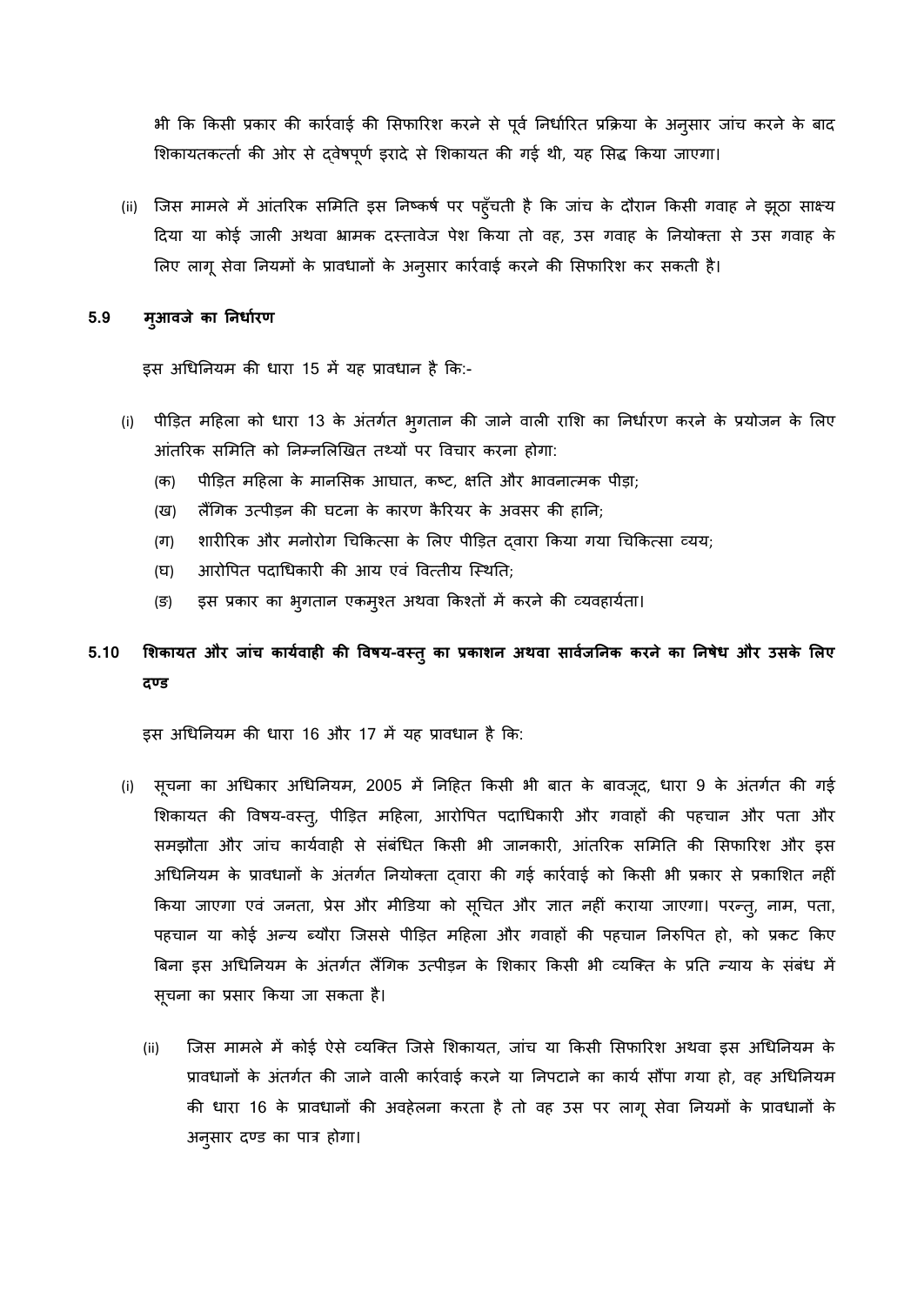### **5.11 अरील**

इस अधिनियम की धारा 18 में यह प्रावधान है कि:

(i) कोई भी व्यक्ति जो धारा 13(2) या धारा 13(3) के खण्ड (i) या (ii) या धारा 14 की उपधारा (1) या (2) या धारा 17 के अंतर्गत की गई सिफारिशों से अथवा इस प्रकार की सिफारिश को कार्यान्वित नहीं किए जाने से असंतुष्ट हो तो वह उक्त व्यक्ति के लिए लागू सेवा नियमों के प्रावधानों के अनुसार न्यायालय अथवा ट्रिब्यूनल में अपील पेश कर सकता है। यह अपील सिफारिश किए जाने के नब्बे दिन की अविध के भीतर पेश की जाएकी।

### **5.12 ननयोक् ता के कतडय य**

इस अधिनियम की धारा 19 में यह प्रावधान है कि नियोक्ता-

- (i) कार्यस्थल पर सुरक्षित ढंग से कार्य का वातावरण प्रदान करेगा जिसमें कार्यस्थल पर संपर्क में आने वाले व्यक्तियों से सुरक्षा प्रदान करना शामिल है;
- (ii) कार्यस्थल के किसी ऐसे स्थान पर जो स्पष्ट रूप से दिखाई देता हो, लैंगिक उत्पीड़न के दण्डात्मक परिणामों और धारा 4 की उपधारा (1) के अंतर्गत आंतरिक समिति के गठित होने के आदेश को दशािएका;
- (iii) कर्मचारियों को इस अधिनियम के प्रावधानों की जानकारी देने के लिए नियमित अंतराल पर वर्कशॉप आयोजित करेगा और जागरूकता कार्यक्रम चलाएगा और आंतरिक समिति के सदस्यों के लिए यथा निर्धारित विधि से अभिमुखी कार्यक्रम आयोजित करेगा;
- (iv) र्शकायत पर कारिवाई करने और जांच करने के र्लए आंतररक सर्मनत को आवय यक सुववधाएं मुहैया कराएका;
- (v) आंतरिक समिति के समक्ष आरोपित पदाधिकारी और गवाहों की उपस्थिति स्निश्चित करने में मदद करेका;
- (vi) आंतरिक समिति को ऐसी सूचना उपलब्ध कराएगा जो धारा 9(1) के अंतर्गत की गई शिकायत के संबंध में प्राप्त करना अपेक्षित हो;
- (vii) यदि महिला भारतीय दण्ड संहिता अथवा उस समय प्रचलित किसी अन्य कानून के अंतर्गत अपराध के संबंध में र्शकायत दजि कराना चाहती हो तो उसे इसके र्लए सहायता प्रदान करेका;
- (viii) अपराधी के विरुद्ध भारतीय दण्ड संहिता अथवा उस समय प्रचलित किसी अन्य कानून के अंतर्गत कारवाई करने के र्लए प्रेररत करना, या यदद पीड़ड़त मदहला चाहती हो जहााँ अपराधी कमिचारी न हो, उस कायािलय में जहााँ यौंन उतपीड़न की घटना घटी है;
- (ix) लैंगिक उत्पीड़न को सेवा नियमों के अंतर्गत कदाचार मानना और इस प्रकार के कदाचार के लिए कारिवाई आरंभ करना;
- (x) आंतररक सर्मनत द्वारा समय पर ररपोटि प्रस्तुत करने को मॉनीटर करना;